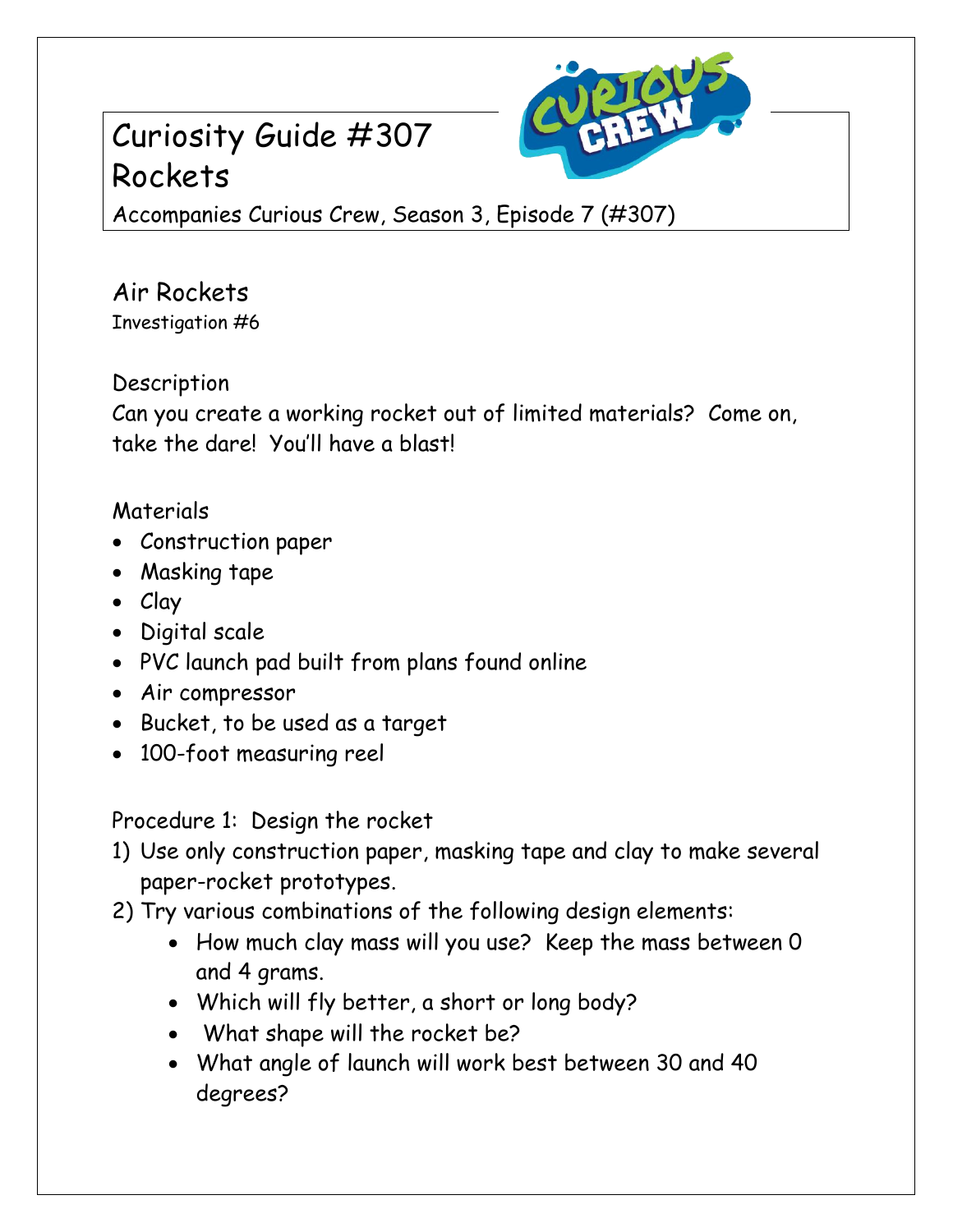• How much air pressure will you use? Keep the range between 25 and 40 PSI.

Procedure 2: Build the rocket

- 1) Roll a piece of construction paper around the shaft of the launch tube to make either a long body or a short body.
- 2) Securely tape the overlapping edge of the paper with masking tape.
- 3) Cut out a circle about twice the diameter of the paper tube.
- 4) Cut the circle in half so you have two hemispheres.
- 5) Roll and tape the paper hemisphere into a cone so that the open circle matches the size of the tube.
- 6) Tear off a small piece of clay and measure its mass in grams. Keep the mass somewhere between 0 and 4 grams.
- 7) Press the clay into the nose cone.
- 8) Tape the cone securely to the rocket top.

Procedure 3: Test the rocket

- 1) Set a bucket target approximately 200 feet away.
- 2) Slide the paper rocket on the PVC launcher.
- 3) Attach the compressor to the launcher and fill it with air. Stop the air flow when the pressure gauge shows the desired amount.
- 4) Set the angle of the launcher according to the attached protractor.
- 5) Open the ball valve.
- 6) What happens?

Procedure 4: Adjust the design

- 7) Rethink your design, make a new prototype, and do another test.
- 8) What happens?
- 9) How close does your rocket come to the bucket target?
- 10) Continue modifying your design by building new prototypes until you are satisfied with your rocket's performance.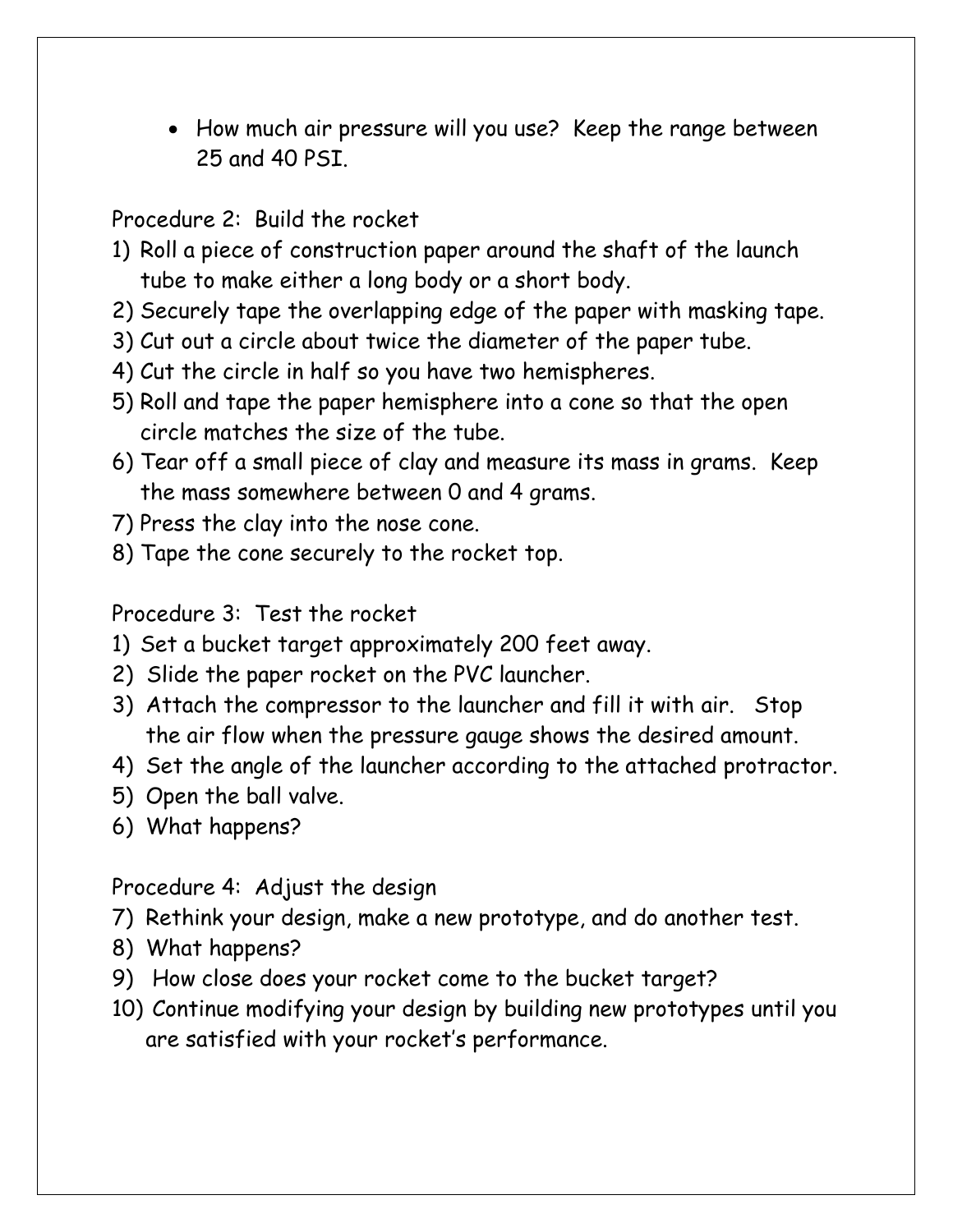## My Results

## Explanation

In this example, compressed air is used as the propellant. When the compressed air fires into the paper rocket, the blast of air ricochets off the nose cone and gains velocity as the air drives back around the surface area of the launch shaft. The paper rocket launches forward in the opposite reaction.

After coming up with a beginning prototype, the rocket engineer tests the prototype and collects data on its performance. The engineer then makes changes to the design, which can include changing the mass or weight in the cone, changing the shape and size of the rocket or its fins, trying different launch angles, and adjusting the force of the air that is the propellant. The engineer tests, collects data, modifies the prototype, and retests until the rocket has an accurate flight pattern that hits the target.